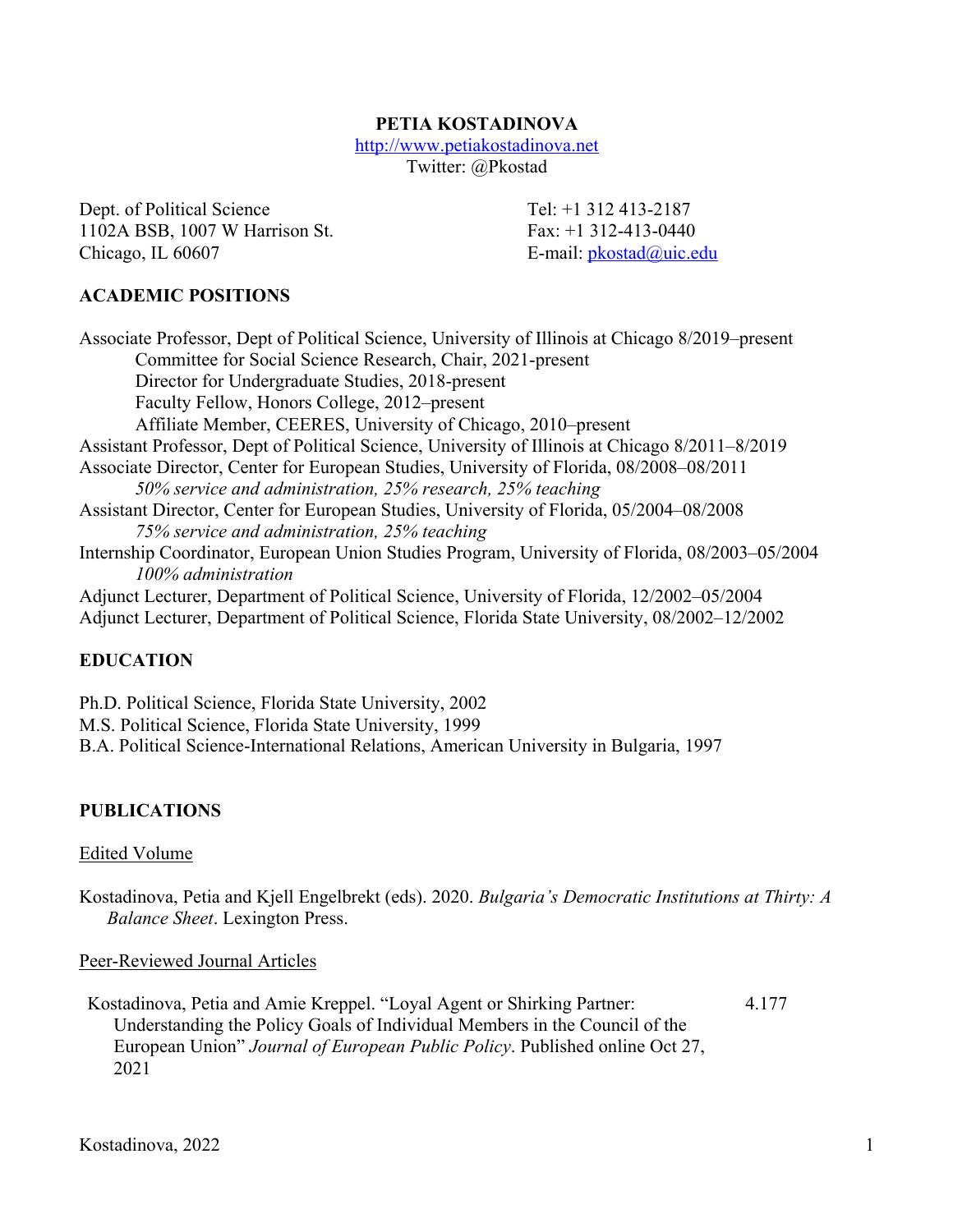| Giurcanu, Magda and Petia Kostadinova. 2021. "A responsive relationship? Setting<br>the political agenda in the European Union." Journal of European Public Policy.                                                                                                                                                                                                | 4.177 |
|--------------------------------------------------------------------------------------------------------------------------------------------------------------------------------------------------------------------------------------------------------------------------------------------------------------------------------------------------------------------|-------|
| Published online on July 19, 2021.                                                                                                                                                                                                                                                                                                                                 |       |
| Dragomir Stoyanov and Petia Kostadinova. 2021. "Bulgarian political parties and<br>European integration: from anticommunism to Euroscepticism" European Politics<br>and Society 22(2): 222-236.                                                                                                                                                                    | 1.296 |
| Kostadinova Petia and Magda Giurcanu. 2020. "Europarties' election pledges and<br>European Commission legislative priorities: An assessment of their overlap" Party<br>Politics 26(6): 795-806.                                                                                                                                                                    | 2.324 |
| Kostadinova, Petia. 2019. "Influential News: Impact of Print Media Reports on the<br>Fulfillment of Election Promises." Political Communication 36(3): 412–425.                                                                                                                                                                                                    | 7.859 |
| Kostadinova, Petia, and Magda Giurcanu. 2018. "Capturing the Legislative Priorities<br>of the Transnational Europarties and the European Commission: a pledge<br>approach." European Union Politics 19(2): 363–379.                                                                                                                                                | 2.438 |
| Thomson, Robert, Terry Royed, Elin Naurin, Joaquin Artes, Rory Costello, Laurenz<br>Ennser-Jedenastik, Mark Ferguson, Petia Kostadinova, Catherine Moury,<br>Francois Petry, Katrin Praprotnik. 2017. "The Fulfillment of Parties' Election<br>Pledges: A Comparative Study on the Impact of Power Sharing." American<br>Journal of Political Science 61: 527-542. | 6.081 |
| Kostadinova, Petia. 2017. "Party pledges in the news: Which election promises do<br>the media report?" Party Politics 23(6): 636-645.                                                                                                                                                                                                                              | 2.324 |
| Kostadinova, Tatiana and Petia Kostadinova. 2016. "Party Promises, Voter<br>Understanding, and Mandate Responsiveness in East European Politics." Politics<br>and Policy 44(1): $5-34$ .                                                                                                                                                                           | 0.77  |
| Kostadinova, Petia and Magda Giurcanu. 2015. "Political Blackmail, Institutional<br>Infighting and Electoral Politics: The Fate of Governing Parties during the Great<br>Recession (2008-12) in Romania and Bulgaria." Politics and Policy 43(6): 789–<br>821.                                                                                                     | 0.77  |
| Kostadinova, Petia. 2015. "Improving the Transparency and Accountability of EU<br>Institutions-The Impact of the Office of the European Ombudsman." Journal of<br>Common Market Studies 53(5): 1077-1093.                                                                                                                                                          | 2.746 |
| Kostadinova, Petia. 2015. "Media in the New Democracies of Postcommunist<br>Eastern Europe." East European Politics and Societies 29(2): 453-466.<br>Kostadinova, Petia. 2014. "Social Policy Arrangements across Europe: continuing<br>disparities between social models in the EU?" L'Europe en formation 372(Eté<br>2014 - Summer 2014): 33–50.                 | 0.817 |
| Kostadinova, Petia. 2013. "Democratic Performance in Post-communist Bulgaria:<br>Election Pledges and Levels of Fulfillment, 1997-2005." East European Politics<br>29(2): 190-207.                                                                                                                                                                                 | 3.13  |
| Dimitrova, Daniela, and Petia Kostadinova. 2013. "Identifying Antecedents of the<br>Strategic Game Frame: A Longitudinal Analysis." Journalism and Mass<br>Communication Quarterly 90(1): 75-88.                                                                                                                                                                   | 1.706 |
| Kostadinova, Petia, and Daniela Dimitrova. 2012. "Communicating Policy Change:<br>Media Framing of Economic News in Post-Communist Bulgaria." European<br>Journal of Communication 27(2): 171-186.                                                                                                                                                                 | 1.5   |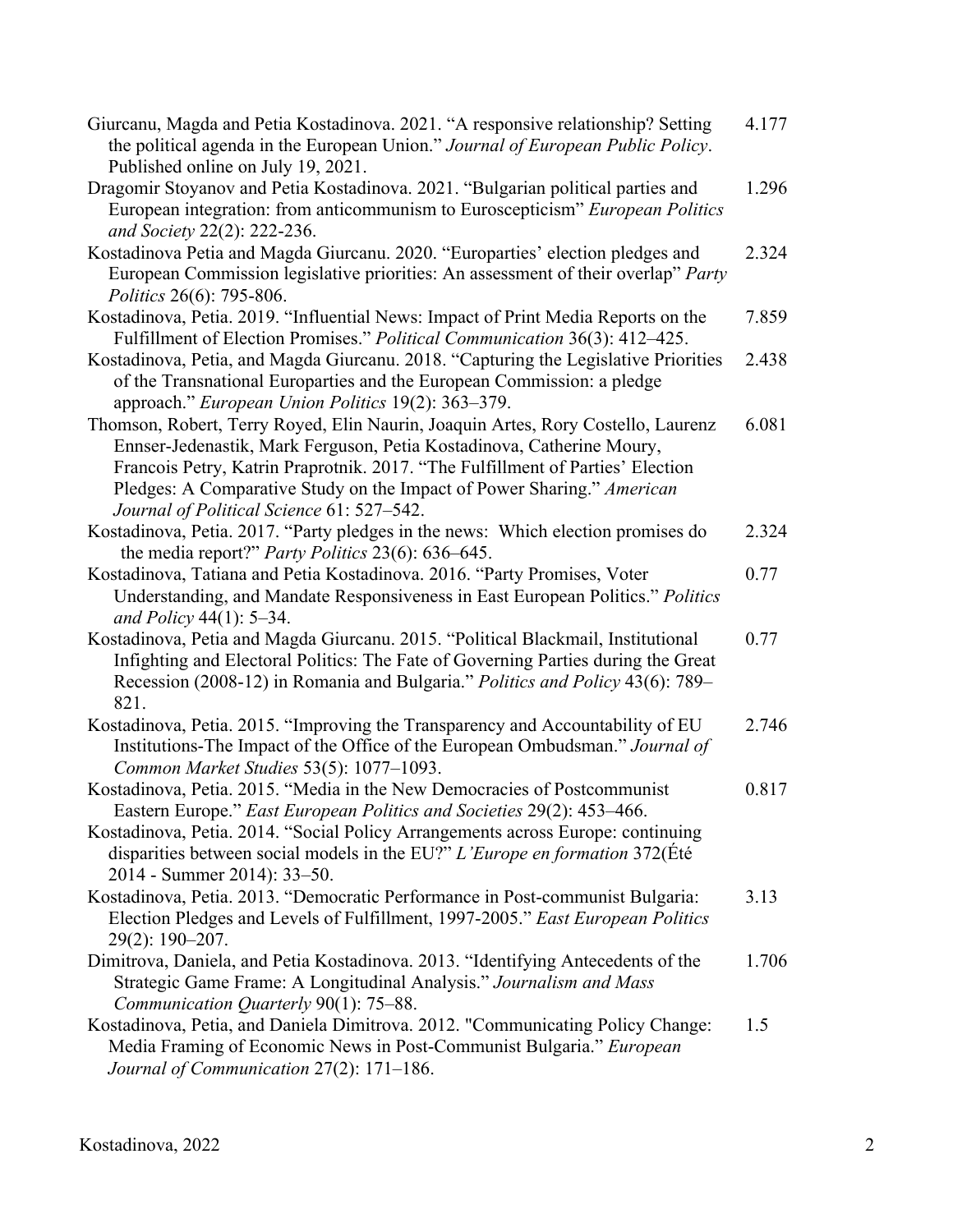Dimitrova, Daniela, and Petia Kostadinova. 2012. "Use of Sources in Newspaper Coverage of the 2009 Bulgarian Parliamentary Elections." *Central European Journal of Communication* 1: 81–92. 0.19

#### Book Chapters

- Kostadinova, Petia, and Robert Thomson. 2020. "Parties in Government" in Costello, Rory and Neil Robinson, eds. *Comparative European Politics. Distinctive Democracies, Common Challenges*. Oxford University Press*.*
- Kostadinova, Petia. 2020. "Representation Trends in Pledge Making: Do Election Promises Reflect Distinctions between Political Parties in Bulgaria?" in Engelbrekt, Kjell and Petia Kostadinova, eds. *Bulgaria's Democratic Institutions at Thirty: A Balance Sheet*. Lexington Press.
- Kostadinova, Petia. 2020. "Thirty Years in Bulgarian Democracy: Lessons (Partly) Learned" in Engelbrekt, Kjell and Petia Kostadinova, eds. *Bulgaria's Democratic Institutions at Thirty: A Balance Sheet*. Lexington Press.
- Kostadinova, Petia, and Tatiana Kostadinova. 2019. "Measuring Elusive Concepts in Post-communist Environment" in Figiel, Kasia, ed. *SAGE Research Methods Cases - Politics & International Relations*. Sage.
- Kostadinova, Petia. 2019. "Bulgaria" in Elin Naurin, Terry Royed, and Robert Thomson eds. *Party Mandates and Democracy Making, Breaking, and Keeping Pledges in Twelve Countries.* University of Michigan Press.
- Kostadinova, Petia. 2012. "Reforming social policy to meet Lisbon Strategy goals: comparing 'new' and 'old' Europe" in Smith, Mitchell, ed. *Europe and National Economic Transformation: The EU After the Lisbon Decade*. Palgrave Macmillan.
- Kostadinova, Petia. 2007. "Neo-liberal Supra-territoriality? The Impact of Economic Liberalization on Globalization in Central and Eastern Europe" in Katalin Fabian, ed. *Globalization: Perspectives from Central and Eastern Europe*. Elsevier Press.

#### Non-peer Reviewed Articles and Book Reviews

- Kostadinova, Petia. 2020. "Review of Economic News: Informing The Inattentive Audience By Arjen van Dalen, Helle Svensson, Antonis Kalogeropoulos, Erik Albæk, Claes H. de Vreese Routledge, 2019. *Public Opinion Quarterly* 84(3): 794–797.
- Kostadinova, Petia, and Maria Popova. 2015. "The 2014 Bulgarian Parliamentary Elections." *Electoral Studies* 38: 114–118.
- Kostadinova, Petia, and Maria Popova. 2014. "The 2013 Bulgarian Parliamentary Elections." *Electoral Studies* 34(June): 365–368.
- Kostadinova, Petia. 2010. Review of Chang's Monetary Integration in the European Union. *EUSA Review* 23:1
- Kostadinova, Petia. 2001. Review of Stone's "Lending Credibility: The International Monetary Fund and the Post-Communist Transition." *Political Studies Review* 1(3): 473.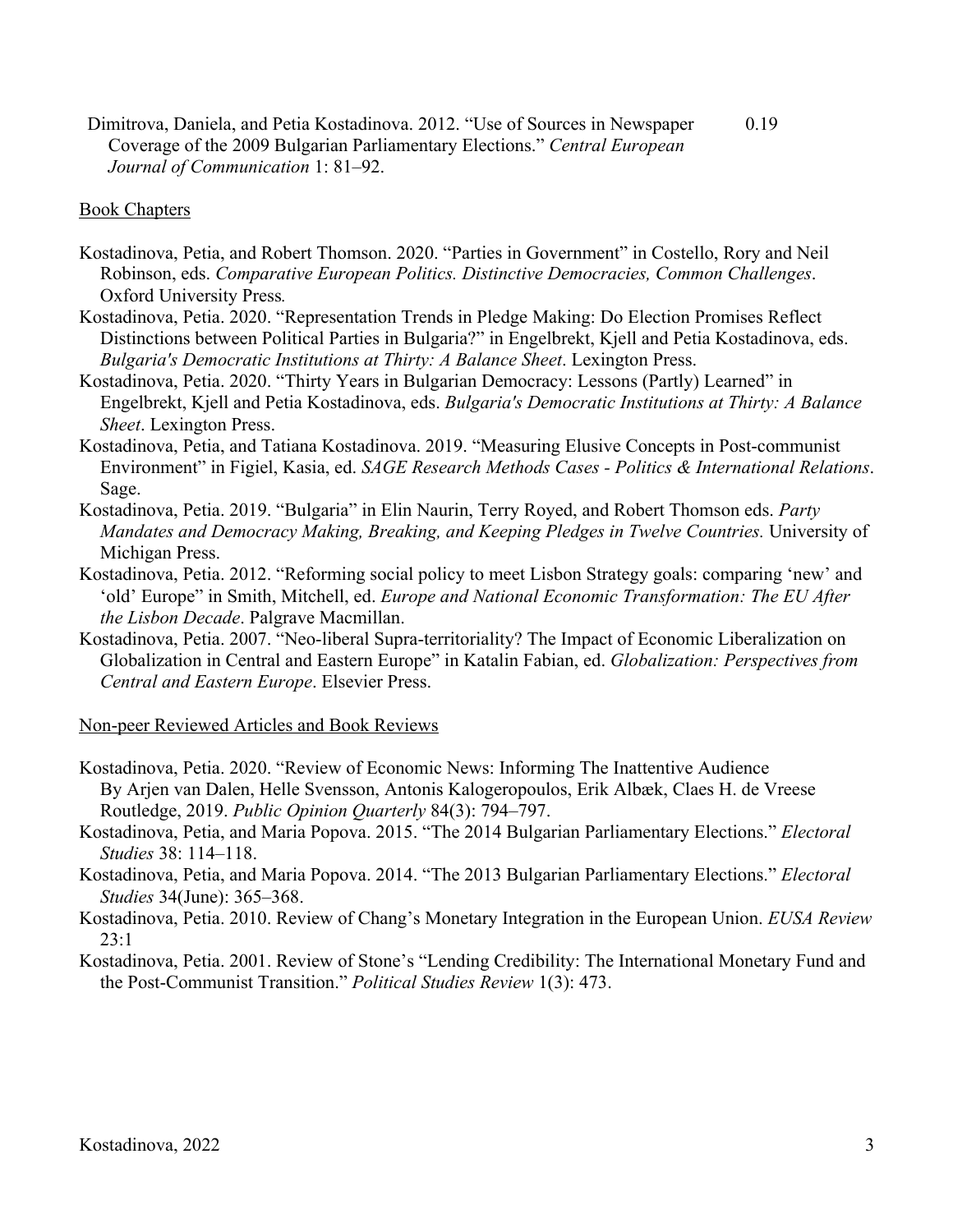#### Guest Blog Posts and Interviews

- Engelbrekt, Kjell and Petia Kostadinova. 2021. "Third time's the charm? Bulgaria's November elections and the elusive quest for a parliamentary majority" LSE Blog https://blogs.lse.ac.uk/europpblog/2021/11/22/third-times-the-charm-bulgarias-november-electionsand-the-elusive-quest-for-a-parliamentary-majority/
- Kostadinova, Petia and Maria Popova. 2017. "The 2017 legislative elections in Bulgaria" http://presidential-power.com/?p=6231
- Kostadinova, Petia. 2016. "Bulgaria elects an opposition candidate as its next President and incumbent PM resigns" http://presidential-power.com/?p=5612
- Kostadinova, Petia. 2016. "Research from Bulgaria shows that in their coverage of elections, the media promote the views of the main contenders" http://www.democraticaudit.com/?p=20518
- Kostadinova, Petia and Maria Popova. 2014. "Coalition Confusion After Bulgaria's Election" http://www.washingtonpost.com/blogs/monkey-cage/wp/2014/10/21/coalition-confusion-afterbulgarias-election/
- Kostadinova, Petia. Interview on the Summer 2013 Bulgarian Protests in the Greek Newspaper *To Vima*, July 14, 2013.
- Kostadinova, Petia and Maria Popova. 2013. "Post-Election Report: 2013 Bulgarian Parliamentary Elections" http://themonkeycage.org/2013/05/20/post-election-report-2013-bulgarian-parliamentaryelections/

## **WORK IN PROGRESS**

- Kostadinova, Petia. "The European Union: An Institutional Overview of a European Experiment" in Lancaster, Thomas, ed. *Comparative European Politics*. Routledge. Under contract.
- Thomson, Robert, Catherine Moury, Rory Costello, Laurenz Ennser-Jedenastik, Mark Ferguson, Petia Kostadinova, and Katrin Praprotnik. "The conditional effect of ministerial portfolio allocation on the fulfillment of election pledges" – *under review*
- Kostadinova, Petia and Tatiana Kostadinova. "The Politics of Local Pre-Election Party Coalitions: The Post-Communist Experience"
- Kostadinova, Petia, Eulàlia P. Abril, and Andreu Casero Ripollés. "Reporting of election pledges in divisive elections: The Case of Spain 2016."
- Ripollés, Andreu Casero, Eulalia Puig Abril, and Petia Kostadinova. "Print Media and Twitter Accounts of Issues: Spanish 2016 Presidential Elections"

## **HONORS AND RECOGNITION**

- Honoring Our Professors' Excellence (HOPE) Award. This program recognizes exemplary faculty members for contributing to our resident hall student's success. Spring 2021
- 1st Routledge Prize for the best Council of European Studies paper on "Elections, Parties and Party Systems," July 2017

Nominated for best paper award, European Union Studies Association Conference, May 2013 Nominated for Honors College Fellow of the Year, University of Illinois at Chicago, Spring 2014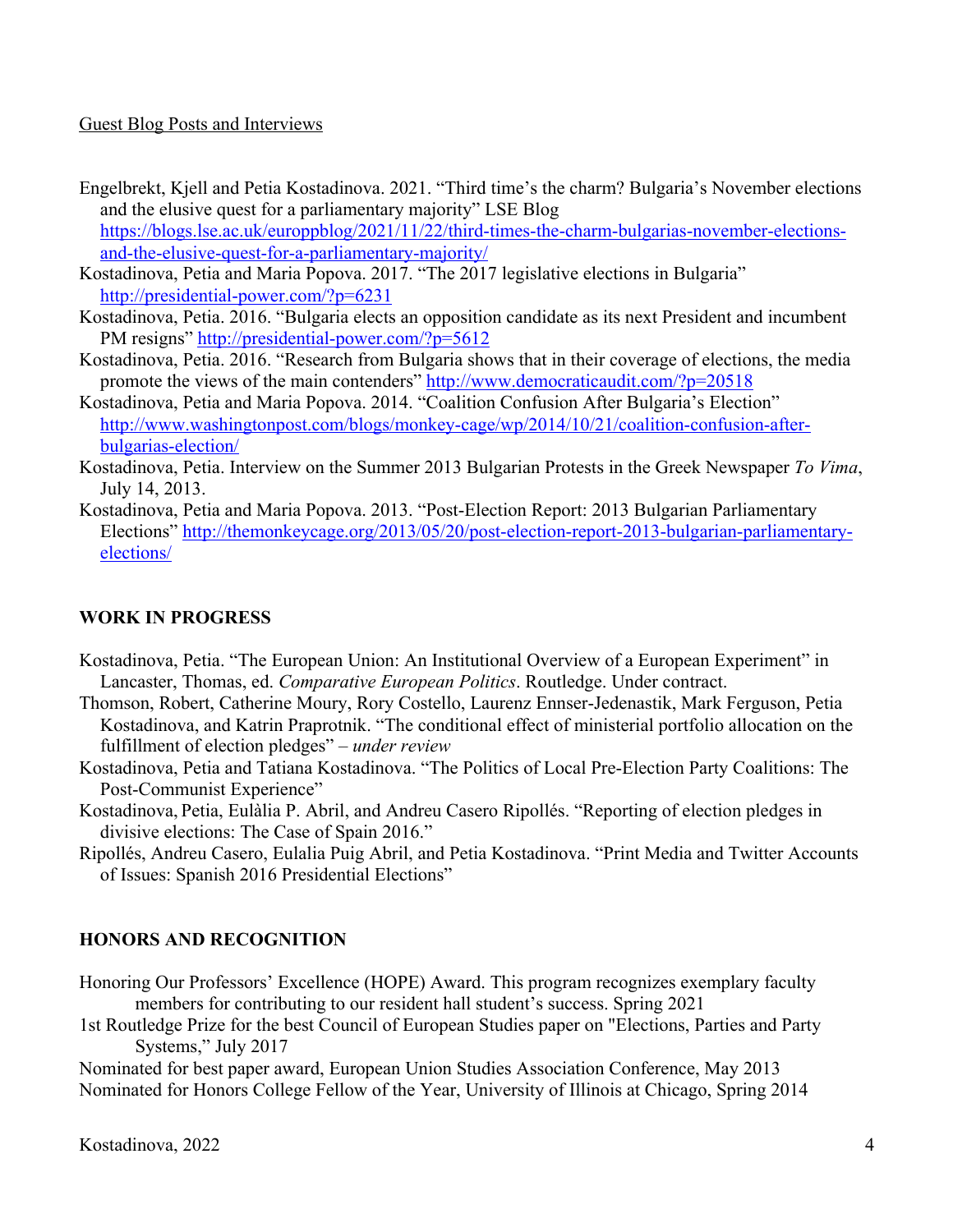Student-recognized Outstanding Professor, CLAS, University of Florida, Fall 2010 Student-recognized Outstanding Professor, CLAS, University of Florida, Fall 2009 Student-recognized Outstanding Professor, CLAS, University of Florida, Fall 2004

# **EXTERNAL GRANTS**

- (PI) **EUSA Academic Workshop** Funding to organize an academic workshop on *Fortress Europe or E Pluribus Unum?: Multilevel Governance and the Governance of Migration and Asylum in the EU*. Funding support for Fall 2016 (\$10,000).
- (PI) **UIUC European Union Center Programming** *Fortress Europe or E Pluribus Unum?: Multilevel governance and the governance of migration and asylum in the EU*. Funding support for Fall 2016 (\$1000).
- (PI) **UIUC European Union Center Travel Grant** Funding to support research on how the European Union impacts the political autonomy of local politicians in four new member states: Bulgaria, Czech Republic, Hungary, and Slovakia. Funding support from September 2014-August 2015 (\$1,200)
- (PI) **European Commission Jean Monnet Program-Jean Monnet Course Module**. Funding to support the development and teaching of a new course on the European Union at the University of Florida. The course covers topics such as single market and EMU historical development, the political economy of economic integration pre- and post- the eastern enlargement, and linkages between economic integration and globalization. Funding support from September 2007-August 2010 ( $\epsilon$  21,000)
- (co-PI with Amie Kreppel) **European Union Commission Academic Outreach Grant**. Funding to support the development and implementation of four distinct outreach workshops and events to be organized by the Center for European Studies (CES) at the University of Florida, and focused on the European Union and US-EU relations (targeted audiences including state government officials &s staff, small and medium businesses, K-12 teachers and general public & heritage communities) to be held between September 2004 and August 2005 (~€113,000)
- (co-PI with Amie Kreppel) **European Commission Jean Monnet Program-Jean Monnet Course Module**. Funding to support the development of a new course on the European Union at the University of Florida. Course focuses explicitly on the interaction between democratization in Eastern and Central Europe and the process of EU enlargement, including the economic as well as political implications. Course incorporates student simulations and online exchanges with students from recent and future enlargement countries. Funding support from September 2004-August 2007 ( $E$ 21,000)

# **INTERNAL GRANTS**

- **2021 LASURI Award** (UIC) to support work with Saif Said (\$500)
- **2019 LASURI Award** (UIC) to support work with Henry Jiang (\$500)
- **2015 LASURI Award** (UIC) to support work with Margaret Vesely (\$500)
- **2014 OSSR Seed Grant** (UIC). Funding for project on Democracy Beneath the Nation-State: the impact of participation in the European Union's Committee of the Regions on the political autonomy of local leaders (\$4,350)
- **Faculty Opportunity Enhancement Award** (UF). Funding from the Office of the Provost to support collaborative interdisciplinary project on the role of media in promoting congruence between the policy preferences of government and public in the early years of post-communist economic transition in Bulgaria (\$20,000)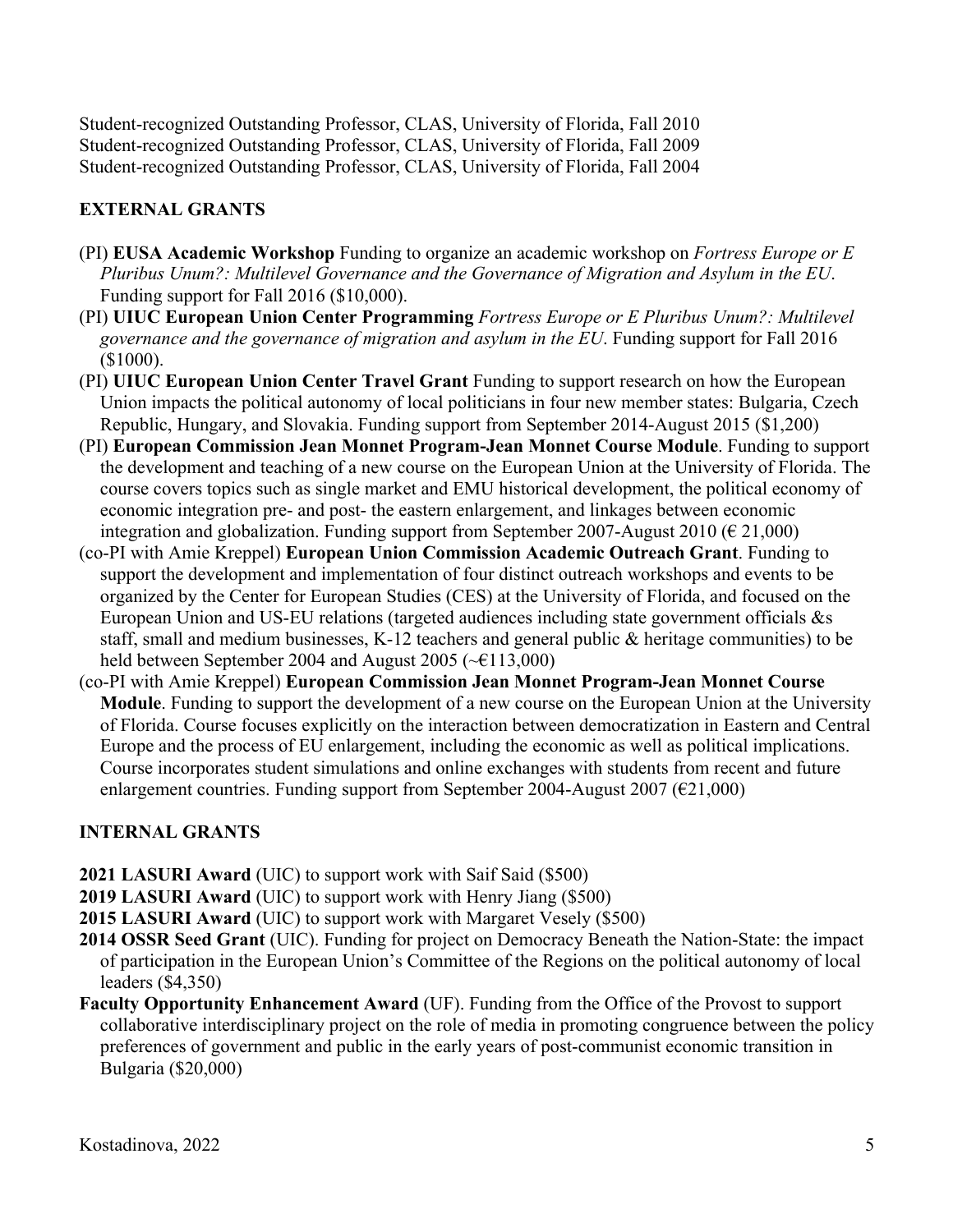## **INVITED TALKS AND WORKSHOPS**

- **Workshop of the Comparative Party Pledges Project** "Issue Emphasis and Pledge Fulfillment in U.S. Party Platforms" (with E.J. Fagan and Mine Tafolar). Online workshop, December 9-10, 2021
- **Center for European Studies University of Florida** "Bulgarian Political Parties and European Integration: From anticommunism to Euroscepticism?" University of Florida, Gainesville, FL, March 29, 2019
- **European Union Center in Taiwan** "Workshop on the Development of Democracy and Local Governance: Comparative Studies of EU, US and Asia," National Taiwan University, Taipei, Taiwan, November 24-26, 2018.
- **Council for European Studies, 6th Annual Workshop** "Historical Study of States and Regimes," University of Illinois at Chicago, March 27, 2018.
- **The Impact of Campaign Promises on Voter Behavior –** Tabitha Bonilla's book workshop Department of Political Science, Northwestern University, May 30, 2017.
- **Panel discussion "Divided Nations: Past, Present, and Future**" featuring Consul General Herbert Quelle and Deputy Consul General Jae Woong Lee, organized by Germanic Studies Department, University of Illinois at Chicago, November 3, 2015.
- **Roundtable on the European Union and the Greek Crisis**, hosted by the Greek Studies Program, University of Illinois at Chicago, April 21, 2015.
- **Agenda-setting in the European Union: Beyond the European Commission**. Workshop sponsored by the Jean Monnet Center of Excellence at the University of Florida, Gainesville, March 13-14, 2015.
- **The EU Financial Crisis – Implications Inside and Outside the Euro-Zone Forum**, Mario Einaudi Center for International Studies, Cornell University, Ithaca, NY, March 30, 2012.
- **Comparative Party Pledge Group - workshop** 27-28 June 2011, Department of Political Science, University of Gothenburg.

**Comparative Party Pledge Group - workshop** 24-25 June 2010, Nova University Lisbon, Portugal.

**Comparative Party Pledge Group - workshop** 25-26 June 2009, Department of Political Science, University of Gothenburg.

## **PROFESSIONAL CONFERENCES (PEER-REVIEWED)**

- Kostadinova, Petia and Tatiana Kostadinova "The Politics of Local Pre-Election Party Coalitions: The Post-Communist Experience"

*American Political Science Association, Sept 29-Oct 3, 2021. Seattle, WA*

- Tafolar, Mine and Petia Kostadinova "Pledge Making and Fulfillment in Divided Societies: Bulgaria, Turkey and the United States"

*American Political Science Association, Sept 9-13, 2020 – virtual conference European Consortium for Political Research, Aug 26-29, 2020 – virtual conference* 

- Tafolar, Mine, and Petia Kostadinova "Can Keeping Promises Fail Democracy? Disaggregating Campaign Pledges in Turkey and the US"

*American Political Science Association, Aug 29-Sept 1, 2019 Washington, DC*

- Kostadinova, Petia. "Local elections in transition societies: the role of party promises"

*ASEEES 2018 Annual Convention, December 6-9, 2019, Boston, MA.*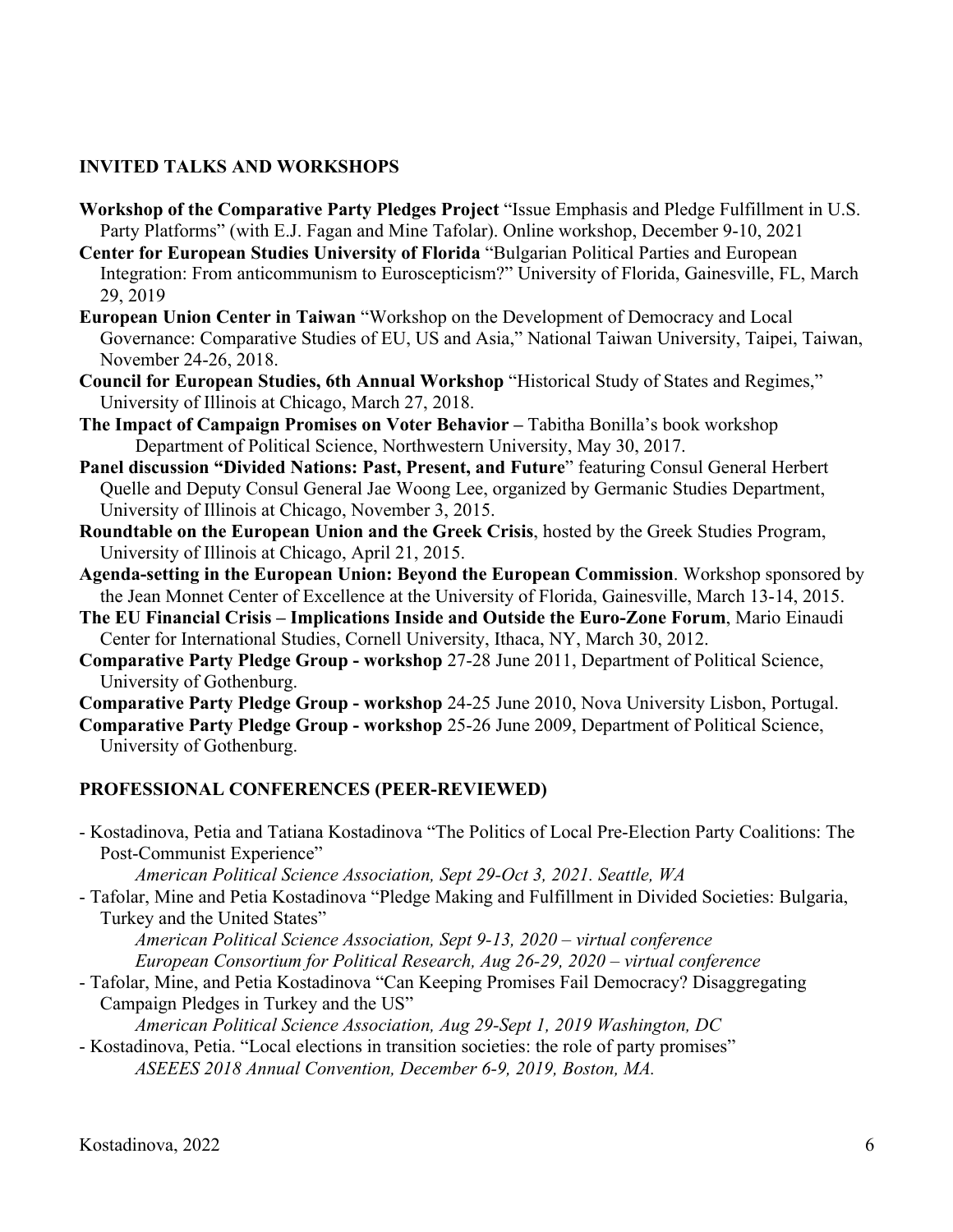*Researching and Teaching the EU: Best Practices and Current Trends in EU Scholarship: A Working Conference for Regional College Faculty, November 9-10, 2018, University of Illinois Urbana Champaign EU Center*

- Ripollés, Andreu Casero, Eulalia Puig Abril, and Petia Kostadinova. "Party pledges in the media and on Twitter during the 2016 Presidential Elections in Spain."

*Midwest Political Science Association, Apr 4-7, 2019 Chicago, IL American Political Science Association, Aug 30-Sept 2, 2018 Boston, MA World Association for Public Opinion Research. June 27-30, 2018, Marrakesh, Morocco*

- Kostadinova, Petia. "All [European] Politics Is Local: Aggregating and Promoting Sub-National Interests through the European Union's Committee of the Regions." *Midwest Political Science Association Conference April 5-8, 2018, Chicago, IL 25th International Conference of Europeanists, March 28-30, 2018, Chicago, IL*
- Kostadinova, Petia. "Local Elections in Transition Societies: The Role of Party Promises." *25th International Conference of Europeanists, March 28-30, 2018, Chicago, IL*
- Kostadinova, Petia. "Election promises in the spotlight: how the visibility of party pledges in the media facilitates their fulfillment."

*American Political Science Association Conference*, *Aug 31-Sept 3, 2017, San Francisco, CA. 24th International Conference of Europeanists, July 12-14, 2017, Glasgow, UK*

**Awarded 1st Routledge Prize for the best CES paper on "Elections, Parties and Party Systems"**  *Annual of the European Political Science Association, June 22-24, 2017, Milan, Italy ASEEES 48th Annual Convention, Nov 17-20, 2016, Washington DC*

- Kostadinova, Petia, and Magda Giurcanu. "Election Pledges By Euro-Parties: Linking the Priorities of the European Parliament and the European Commission?"

*24th International Conference of Europeanists, July 12-14, 2017, Glasgow, UK*

- Thomson, Robert, Catherine Moury, Rory Costello, Laurenz Ennser-Jedenastik, Mark Ferguson, Petia Kostadinova, Katrin Praprotnik. "The conditional effect of ministerial portfolio allocation on the fulfillment of election pledges."

*Midwest Political Science Association Conference, April 6-9, 2017, Chicago, IL* 

- Thomson, Robert, Terry J. Royed, Elin Naurin, Joaquin Artes, Rory Costello, Dominic Duval, Mark J. Ferguson, Petia Kostadinova, Catherine Moury, Francois Petry, and Katrin Praprotnik. "Why do governments fulfill opposition parties' election pledges?"

*American Political Science Association Conference, September 1-4, 2016, Philadelphia, PA Midwest Political Science Association Conference, April 7-10, 2016, Chicago, IL*

- Giurcanu, Magda and Petia Kostadinova. "In Search for an Electoral Link between the EU Electorate(s) and the EU proposals: Reality or Wishful Thinking."

*Researching and Teaching the EU: Best Practices and Current Trends in EU Scholarship: A Working Conference for Regional College Faculty, November 9-10, 2018, University of Illinois Urbana Champaign EU Center*

*European Political Science Association Conference, June 23-25, 2016, Brussels, Belgium Midwest Political Science Association Conference, April 7-10, 2016, Chicago, IL*

- Kostadinova, Petia, and Magda Giurcanu. "Assessing the Place of Election Pledges by Euro-parties in the European Commission's Pre-legislative Proposals."

*European Consortium for Political Research 8th Pan-European Conference on the European Union, 16-18 June 2016, Trento, Italy*

*-* Kostadinova, Petia. "Election Promises in Bulgaria, 1990-2013: Numbers, Issues, and Voter Choice." *American Political Science Association Conference, Sept 2-6, 2015, San Francisco, CA*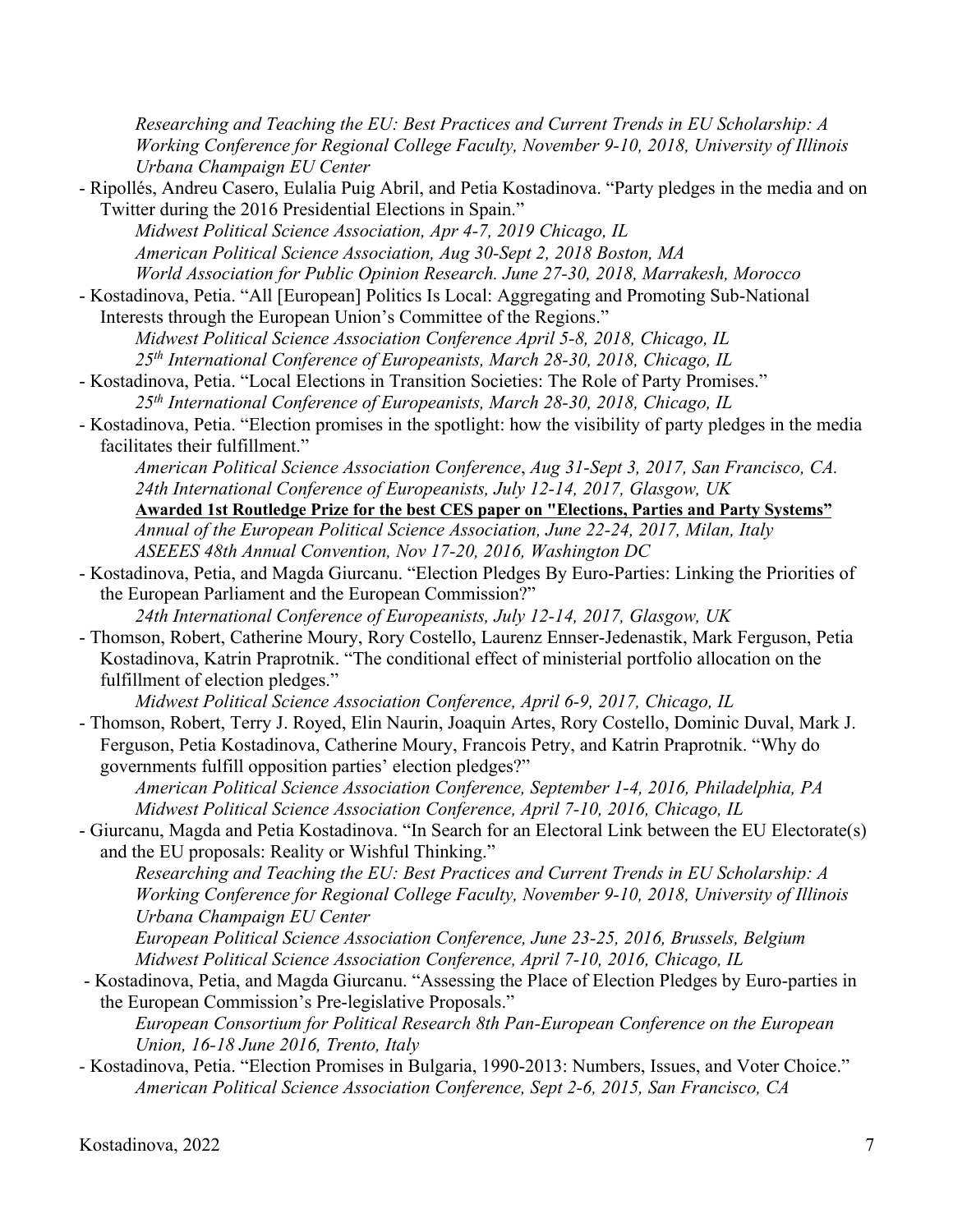- Kostadinova, Petia. "Democracy Beneath the Nation State: The Impact of the European Union on the Political Autonomy of Local Leaders."

*Midwest Political Science Association Conference*, *April 16-19, 2015, Chicago, IL*

*-* Kostadinova, Petia. "The Committee of the Regions of the European Union: its role in enhancing local democracy."

*Researching and Teaching the EU: Best Practices and Current Trends in EU Scholarship: A Working Conference for Regional College Faculty, March 12-13, 2015, University of Illinois Urbana Champaign EU Center*

- Kostadinova, Petia. "Media in the New Democracies of Eastern Europe." *Whither Eastern Europe? Changing Political Science Perspectives on the Region. ACLS, EEPS, and UF Workshop, January 9-11, 2014, Gainesville, FL*

*-* Kostadinova, Petia. "Improving the Transparency and Accountability of EU Institutions via the Office of the European Ombudsman."

*Researching and Teaching the EU: Best Practices and Current Trends in EU Scholarship: A Working Conference for Regional College Faculty, January 16-17, 2014, University of Illinois Urbana Champaign EU Center*

*Biannual Meeting of the European Union Studies Association, May 9-12, 2013, Baltimore, MD* - Kostadinova, Petia. "Media Portrayal of Election Promises. The Case of Bulgaria, 1990-2013."

- *American Political Science Association Conference, Aug 28-31, 2014, Washington, DC American Political Science Association Conference, Aug 29- Sept 1, 2013, Chicago, IL*
- Thomson, Robert, Terry Royed, Elin Naurin, Joaquin Artés, Laurenz Ennser-Jedenastik, Catherine Moury, Petia Kostadinova, Francois Pétry, & Katrin Schermann "The program-to-policy linkage: a comparative study of election pledges and government policies in ten countries."
	- *American Political Science Association Conference, Aug 28-31, 2014, Washington, DC International Political Science Association Conference, June 2014, Montreal, Canada Southern Political Science Association Conference, January 2014, New Orleans, LA American Political Science Association Conference, Aug 29- Sept 1, 2013, Chicago, IL American Political Science Association Conference, Aug 30-Sept 2, 2012, New Orleans, LA*
- Kostadinova, Petia, and Magda Giurcanu. "Political Blackmail, Institutional Infighting and Electoral Politics: the Impact of the Economic Crisis on Elections in Romania and Bulgaria *American Political Science Association Conference, Aug 28-31, 2014, Washington, DC*
- Kostadinova, Petia. "Types of Social Policy Arrangements Across Europe: Where Do the Post-Communist Countries Fit?"

*Midwest Political Science Conference, April 3-6, 2014, Chicago, IL*

- Kostadinova, Petia. "Pledge fulfillment in times of economic transformation: exploring the role of government type, duration, and economic conditions in post-communist Bulgaria."

*American Political Science Association Conference, August 30-Sept 2, 2012, New Orleans, LA*

- Dimitrova, Daniela, and Petia Kostadinova. "Media Portrayal of the EU in Post-communist Countries: The Role of Governing Parties."

*Midwest Political Science Association Conference, April 12-15, 2012, Chicago, IL*

- Kostadinova, Tatiana, and Petia Kostadinova. "Do Voters Understand Party Promises? Mandate Responsiveness in East European Politics."

*American Political Science Association Conference, September 1-4, 2011, Seattle, WA*

- Kostadinova, Petia. "Pledge fulfillment and representation in post-communist Bulgaria, 1990-1997." *Southern Conference on Slavic Studies, March 25-27, 2010, Gainesville, FL*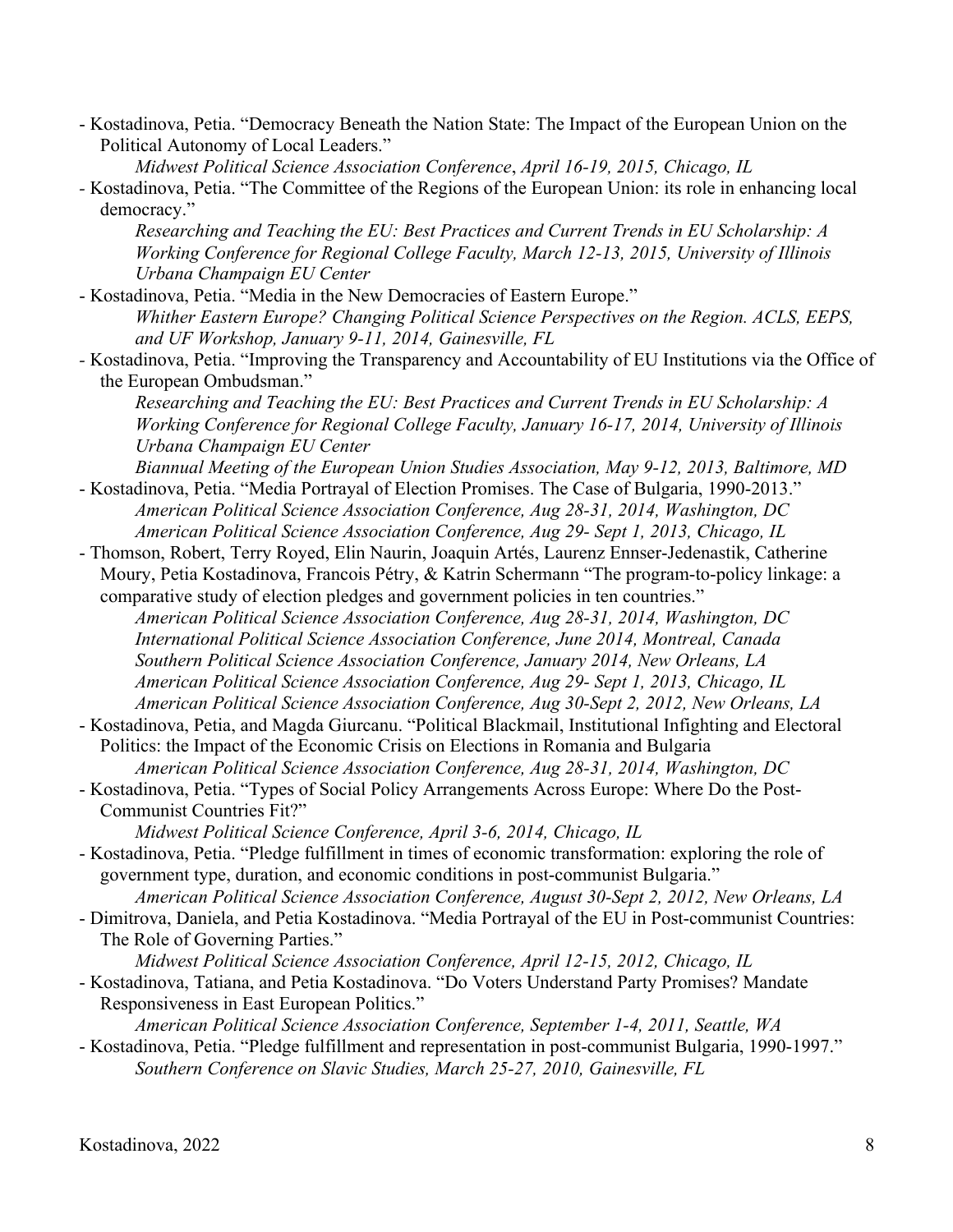- Kostadinova, Petia, and Daniela Dimitrova. "Communicating Reforms: Exploring Media's Role in the Political and Economic Development of Post-Communist Bulgaria."

*Midwest Political Science Association Conference, April 22-25, 2010, Chicago, IL American Political Science Association Conference, September 3-6, 2009, Toronto, ON, Canada*

- Kostadinova, Petia. "The Politics of Euro Adoption in the New Member States." *American Political Science Association Conference, September 3-6, 2009, Toronto, ON, Canada European Union Studies Association Conference, April 23-25, 2009, Los Angeles, CA*

- Kostadinova, Petia. "Trading for Aid: European Union Development and Pre-Accession Assistance." *Conference on the Political Economy of International Institutions, Geneva, Switzerland, Jan 29- Jan 31, 2009*
- Kostadinova, Petia. "Mandate Representation in Central and Eastern Europe, 1990-2007." *Midwest Political Science Association Conference, April 3-6, 2008, Chicago, IL*
- Kostadinova, Petia. "Europeanization of economic policy in the new member states." *European Union Studies Association Conference, May 17-19, 2007, Montreal, Canada*
- Kostadinova, Petia. "Neo-liberal Suprateritoriality in Central and Eastern Europe." *Midwest Political Science Association Conference, April 12-15, 2007, Chicago, IL*
- Kostadinova, Petia. "Democratic Institutions, Public Opinion, and Economic Reforms in Post Communist Europe."
- *American Political Science Association Conference, September 1, 2005, Washington, DC* - Kostadinova, Petia. "Are We There Yet? Preparing for Membership in the European Union."
- *Southern Political Science Association, January 5-8, 2005, New Orleans, LA*
- Kostadinova, Petia. "Social Policy During Transition." *American Political Science Association Conference, September 2-5, 2004, Chicago, IL*
- Kostadinova, Petia. "Using the Stage Model of Policy-Making to Measure Economic Reform in the Transition Economies of Eastern Europe and the Former Soviet Union." *Midwest Political Science Association, April 15-18, 2004, Chicago, IL*
- Kostadinova, Petia. "Measuring Economic Reform in the Transition Economies: An Innovative Approach and a New Dataset."

*Southern Political Science Association Conference, January 7-10, 2004, New Orleans, LA*

- Kostadinova, Petia. "European Union Assistance to Central and Eastern Europe: An Examination of the Phare Programme."

*International Studies Association - Southern Region, October 17-18, 2003, Gainesville, FL*

- Kostadinova, Petia. "Democratic Institutions and the Implementation of Economic Reforms in Postcommunist Europe."

*American Political Science Association Conference, August 28-31, 2003, Philadelphia, PA*

- Kostadinova, Petia. "Explaining Progress with Economic Reform in the Post-communist Countries", *American Political Science Association Conference, August 29-September 1, 2002, Boston, MA*
- Kostadinova, Petia. "Progress with Economic Reform after Communism: Stumbling Blocks and Building Blocks."

*Southern Political Science Association Conference, November 7-10, 2001, Atlanta, GA*

# **TEACHING AND SUPERVISION**

**Undergraduate Courses Taught:** Current Issues in European Union Politics (UIC); East European Politics (FSU and UIC); European Economic Integration: Politics and Policy (UF); European Union Enlargements (UF); European Union in the World (UF; study abroad); European Union: Politics and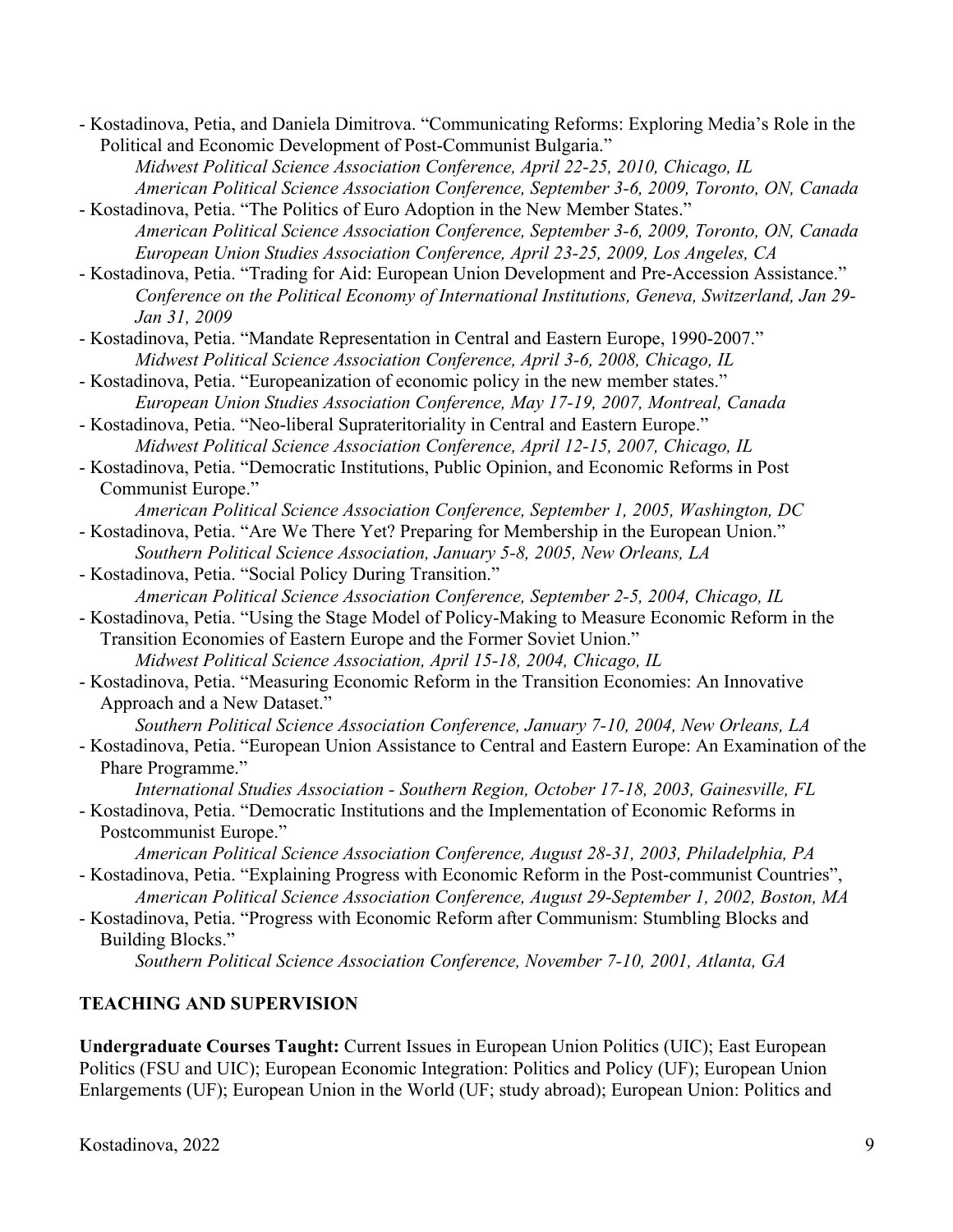Institutions (UIC); Europe and Its Neighbors (UIC; Honors College); Introduction to Comparative Government (UF and UIC); Introduction to International Relations (FSU); Politics of Developing Areas (UF); Political Parties (UIC); West European Politics (UF and UIC);

**Graduate Courses Taught (UIC)**: Seminar in Comparative Politics; Democracy and Democratization; Research Methods and Design; Comparative Political Institutions

## **Graduate Theses Supervision**

Mine Tafolar – chair (Ph.D. Political Science, UIC) Eliska Schnabel – member (Ph.D. Political Science, UIC) Beyza Buyuker – member (Ph.D. Political Science, UIC; defended August 2021) Eduardo Salinas – member (Ph.D. Political Science, UIC; defended August 2021) Koldo Fernandez Barutell – member (PhD. Jane Addams College of Social Work, UIC; defended July 2020.). Ajara Chekirova – member (Ph.D. Political Science, UIC; defended Fall 2019) Melanie Mierzejewski – member (Ph.D. Political Science; UIC; defended Summer 2014) Katherine McAuliffe – member (MA Journalism; University of Florida; defended Spring 2010) Kristina Roberts – member (MA Tourism, Recreation and Sports Management; University of Florida,

defended 2007) Christopher Karadjov – member (Ph.D. Journalism; University of Florida; defended Spring 2007)

## **Undergraduate Honors Theses Supervision**

Hana Ahmed – member (2020-2021; UIC) Kayla Massey – chair (2019-2020; UIC) Eddie Gross – chair (2018-2019; UIC) Eunice Kpatah – chair (2018-2019; UIC) Hugh Vondracek – member (Spring 2014; UIC) Sarah Zaidi – member (Spring 2012; UIC) Jeanette Leal – chair (2010-11; UF) Regina Topolinskaya – chair (2010-11; UF) Corinne Tomasi – chair (2009-10; UF) Richard Baron – chair (2009-10; UF) Audrey Couprie – chair (2008-09; UF) Maria Bingemann – chair (2008-09; UF) Julie Shaffer – chair (2008-09; UF) Benjamin Freeman – chair (2006-07; UF) John November – chair (2005-2006; UF)

## **Independent Study/Research Supervision – UIC**

Elif Baba (graduate): European Union – history, institutions, and policies (Fall 2021) Saif Said (undergraduate): Neoliberal Diffusion: the spread of neoliberal ideals through western democracies in the 1980s, and its correlation to partisanship (Fall 2021) Max Ileyko (undergraduate): Ukraine's relations with the EU (Fall 2019) Koldo Fernandez Barutell (graduate): welfare state in times of crisis (Spring 2019) Ajara Chekirova (graduate: post-communist parties (Spring 2015) Rita Nassar (graduate): ethnic diversity in post-communism (Fall 2014-Spring 2015)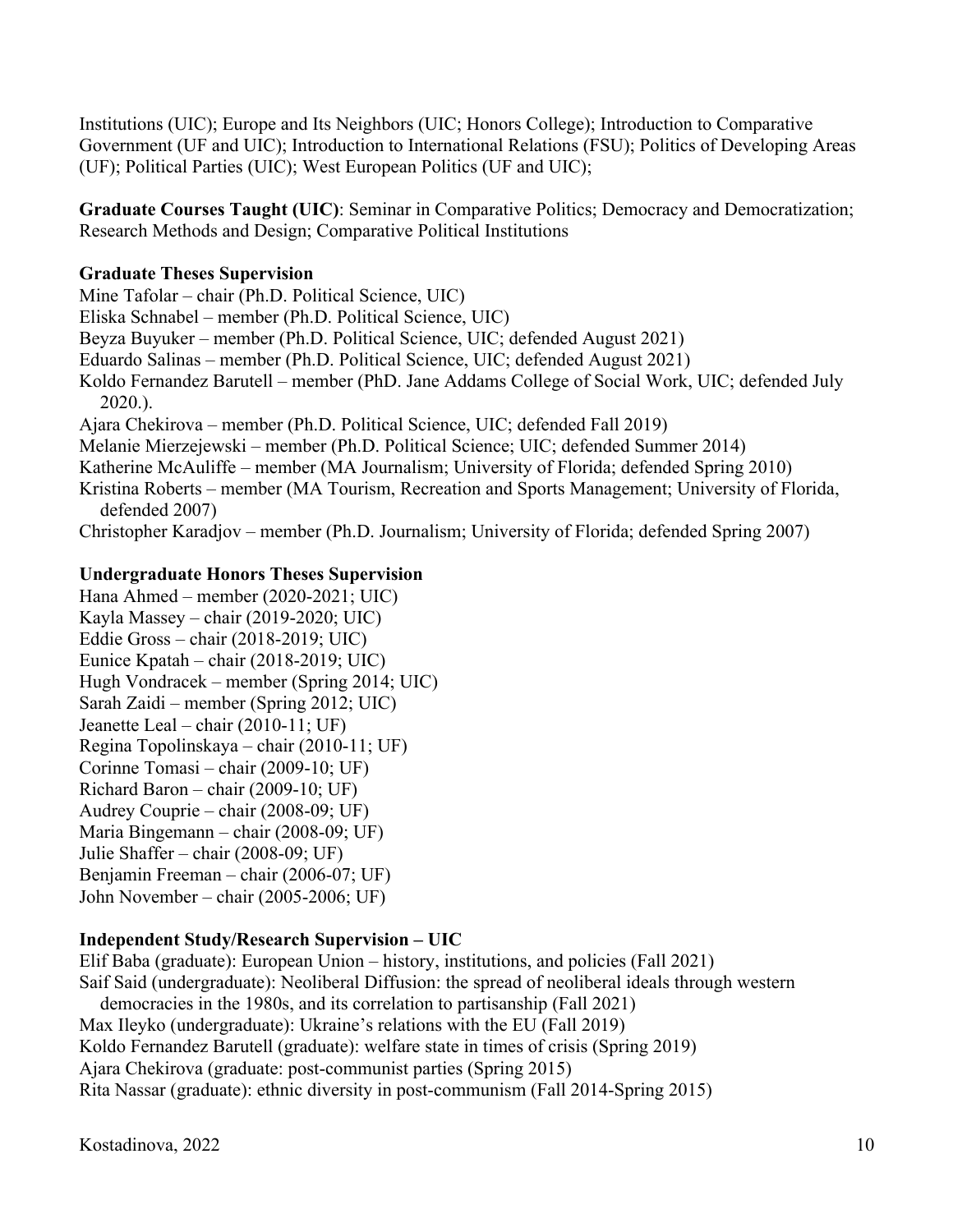Eliska Schnabel (graduate): protest vote in post-communist countries (Fall 2014-Spring 2015) Ion Nimerescu (graduate): post-communist diaspora (Spring 2015) Adam Harper (undergraduate): political legitimacy (Spring 2015) Alfred Hegyes (undergraduate): EU and Turkey (Spring 2015) Pedro Ramirez (undergraduate): democracy in Eastern Europe (Spring 2015) Huan Chang (graduate): local governance (Fall 2014) Olga Poes (graduate): aging and social policies (Fall 2014) Gabriela Miankova (undergraduate): democracy and the European Parliament (Fall 2013) Medzit Redzepi (undergraduate): Macedonia and the EU (Fall 2013) Paulina Fira (undergraduate): social policy models in Eastern Europe (Spring 2013) Brittanie Wilczak (graduate): comparative health regimes (Spring 2013) Elizabeth Christian (undergraduate): EU privacy laws (Spring 2012) Hermane Luis (undergraduate): EU enlargement (Spring 2012) John Valdez (undergraduate): EU enlargement (Spring 2012) Catherine Griffiths (graduate): institutionalism in comparative politics (Fall 2011)

### **Study Abroad Experience**

Co-director UF Study Abroad in Brussels (Summer 2006; 2007; 2008; 2010)

#### **Other**

Organized and coordinated a multi-disciplinary multi-faculty graduate seminar Introduction to European Studies, part of the CES Graduate Certificate in European Studies (2006; 2007; 2008; 2009)

#### **SERVICE**

#### **To the Profession**

Editorial Board of Political Studies [Политически Изследвания], Sofia, Bulgaria (Spring 2022-) Executive Board member, Council for European Studies "Historical Study of States and Regimes" Research Network (summer 2018–present)

Midwest Political Science Association Women's Caucus Mentor (Spring 2014–present)

Editorial Board member, Annals of the University of Bucharest. Political Science (Fall 2014–present)

- APSA Representation and Electoral Systems Section: member of the George Hallett Award (May-June 2021)
- Council for European Studies, Graduate Student Workshop on "Historical Study of States and Regimes", faculty mentor (June 2021)
- APSA Doctoral Dissertation Research Improvement Grant program (DDRIG), member (July 2020) Council for European Studies, Program Committee member – 2019 Convention
- Council for European Studies, Graduate Student Workshop on "Historical Study of States and Regimes", faculty mentor (March 2018)
- ASEEES Program Committee member–2017 Convention (Spring 2017)

APSA Comparative Democratization Section: Best Fieldwork Award Committee member (Spring 2017) Editorial Board Member, APSA Comparative Democratization Section Newsletter (2010–2014)

**Ad hoc Reviewer** for: *American Journal of Political Science; American Political Science Review; British Journal of Political Science; Comparative Political Studies, Europe-Asia Studies; East European*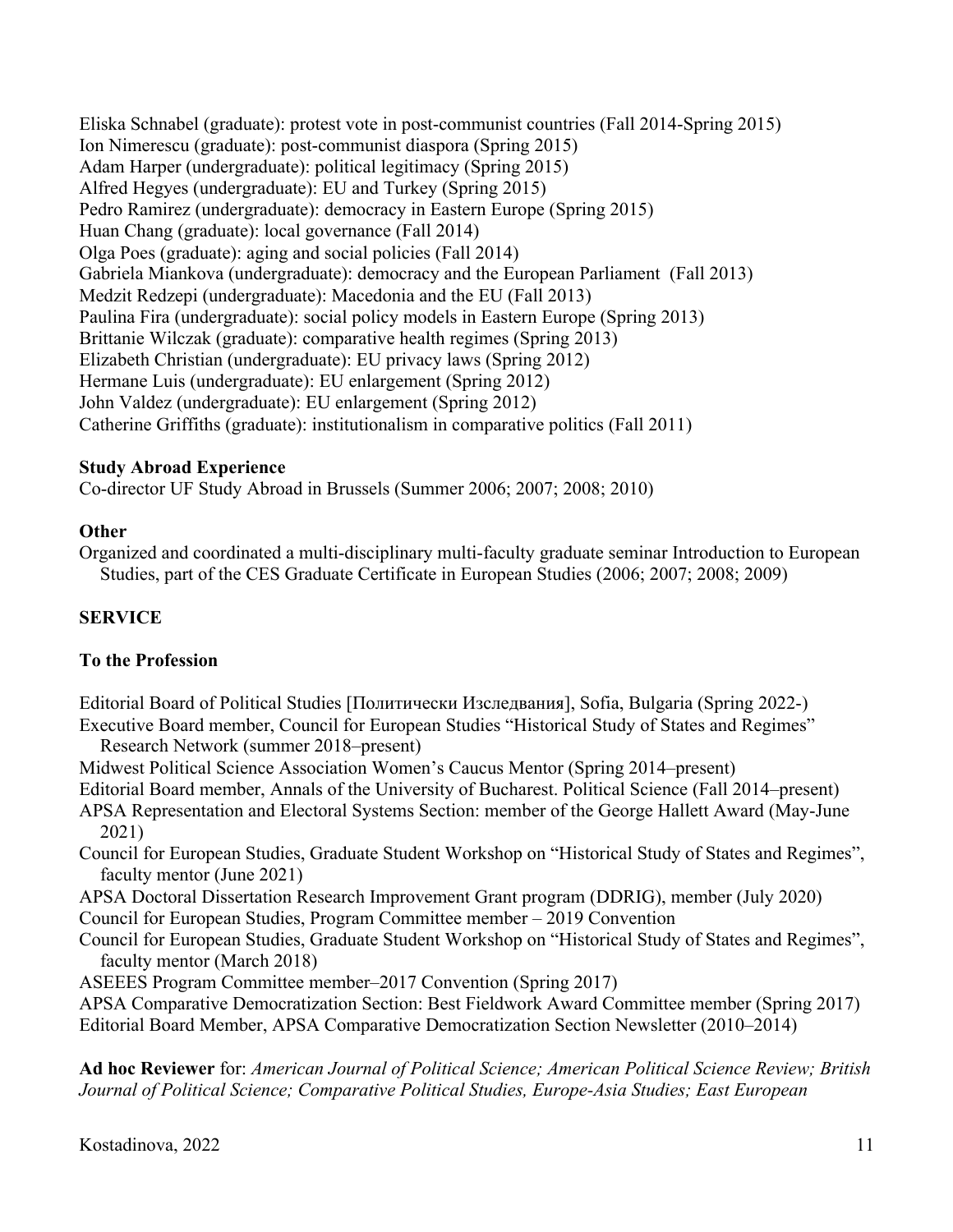*Politics; East European Politics and Societies; European Political Science Review; European Research Council; European Union Politics; Government and Opposition; International Journal of Communication; International Journal of Public Opinion Research; International Journal of Press/Politics; International Studies Review; Intersections. East European Journal of Society and Politics; Journal of Common Market Studies; Party Politics; Perspective on Politics; Political Studies; Political Studies Review; Politics and Policy; University of Michigan Press.* 

## **Expert-interviewee** for the following databases

V-Dem Varieties of Democracy (2020 data wave)

Chapel Hill Expert Survey on party positioning on European integration, ideology and policy issues for national parties in a variety of European countries (2020; 2014 & 2010)

Voter Facilitation, University of Helsinki, Finland (2013 & 2015)

Electoral Integrity Project, University of Sidney, Australia (2014)

Robert Elgie's Semipresidentialism index (2015)

Expert Survey on Ethnonationalism in Party Competition (EPAC), University of Konstanz and University of Bern (2017)

University of Florence Charismatic Leadership Project by Sorina Soare and Mattia Zulianello (Spring 2018)

## **Conference Service**

Discussant and/or chair: American Political Science Association Conference (2009 & 2018) Discussant and/or chair: Midwest Political Science Association Conference (2007, 2008, 2015, 2018; 2022) Discussant and/or chair: European Union Studies Association Conference (2017)

Discussant and/or chair: International Conference of Europeanists (2017 & 2018)

Discussant and/or chair: Association for Slavic, East European, and Eurasian Studies Conference (2017; 2018)

Discussant and/or chair: Southern Political Science Association Conference (2004)

Discussant and/or chair: Florida Political Science Association Conference (2004)

Discussant and/or chair: International Studies Association Southern Region (2004)

# **To the University of Illinois at Chicago**

Displaced Scholars Organizing Committee, Member (Spring 2022-) Chancellor's Awards for Creative Activity, member (Spring 2022) OVCR COVID Research Review Committee, member (2021-2022) Diversity Award Committee – elected; Graduate College (2019-2021) Fulbright preparatory interviews, committee member (2016, 2017, 2019) Carnegie Junior Research Fellows preparatory interviews, committee member, Office of Special Scholarship and Programs (2015) Riddle Prize for Outstanding Senior, committee member (2015) National Security Education Program scholarship review panel, member (2013) Honors College admissions interviews (2012; 2018) Honors College Grant Review, 2019 Advisor, Honors College (2012 – present) Marshall Scholarships, committee member (2011)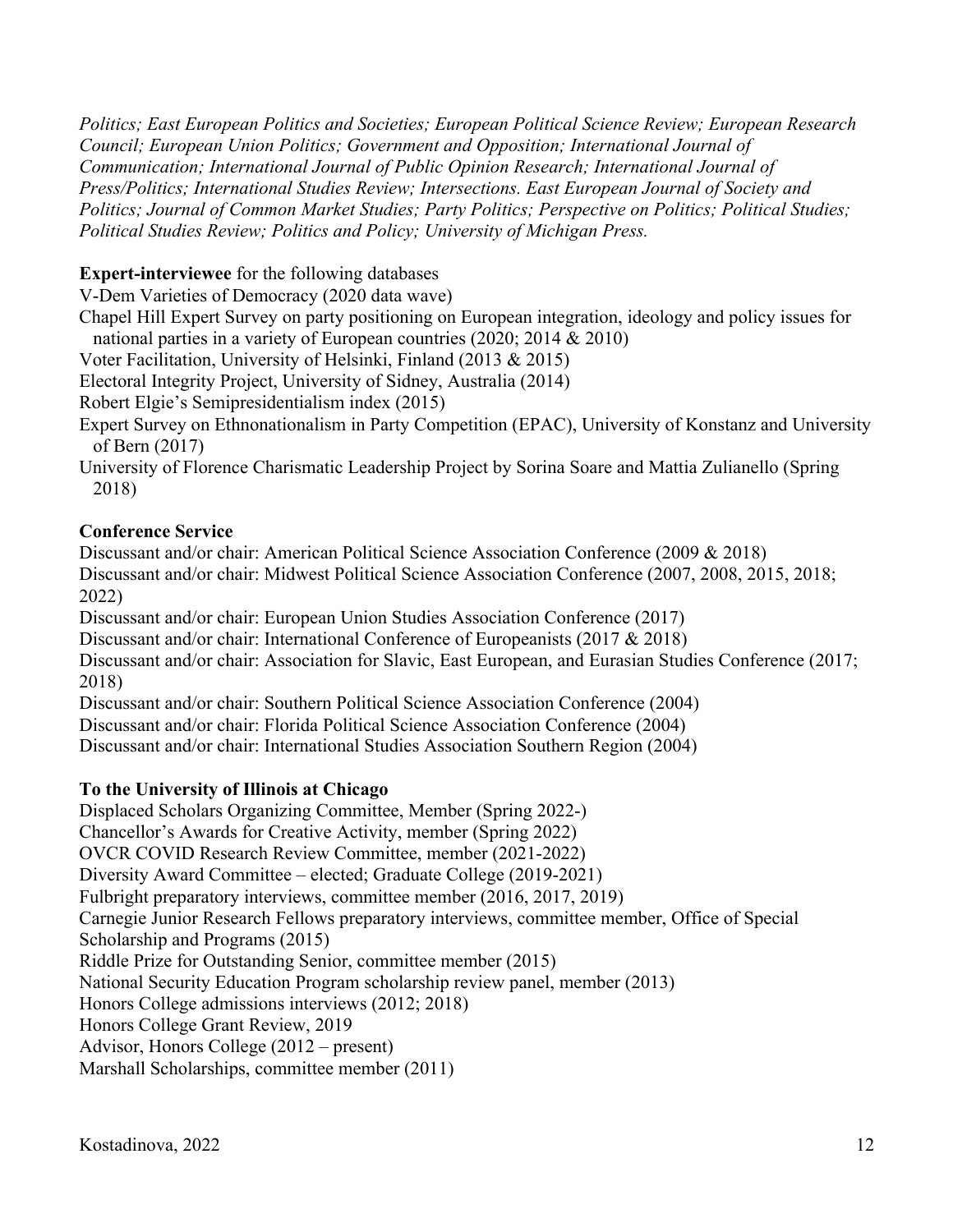## **To the College of Liberal Arts and Sciences, University of Illinois, Chicago**

Committee for Social Science Research, Chair, 2021- Committee for Social Science Research, member, 2020-2021 LAS Online Teaching and Learning Faculty Advisory Committee (2020-2021) Education Policy Committee – elected member, social sciences (2018-2021)

#### **To the Department of Political Science, University of Illinois, Chicago**

Diversity Committee, Member (2021-present) Comparative Politics Field Chair (2019-present) Self-study Review Committee, member (Spring 2021-Fall 2021) Comparative Politics Field Exam Committee (2012-present) Assistant Professor search – open subfield, chair (Fall 2021-Spring 2022) Search Committee for Business/Administrative Associate (Summer 2021) Floros promotion committee, member (Spring 2021-Fall 2021 Peer teaching evaluator Feldman and Schnabel (Spring 2021) Peer teaching evaluator Floros and Kaplan (Spring 2019) American Politics Search Committee (Fall 2011; Fall 2018; Fall 2019; Fall 2021) Advisory Committee (2016-2017; 2017-2018; 2018-2019) (2020-2021) Awards Committee: Rakove and Echols (2012); Echols (2015; 2018; 2021) Best Graduating Senior Award (April 2019) Graduate Committee (2011-2012; 2017-2018; 2018-2019; 2019-2020) Speaker Series Committee (2011-2012; 2014-2015) Undergraduate Committee (2014)

## **To the University of Florida**

Member, Scholarship Review Committee, International Center (2008) Member, Scholarship Review Committee, UF International Center (2007) Faculty Adviser of the Bulgarian Student Club (2007-2008) Reviewer for Research Opportunity Incentive Seed Fund, Research and Graduate Programs (2005) Faculty Adviser of ADRIA, Southeast Europe Student Organization (2005–2007) Faculty Adviser, University Scholar Program (2005 & 2010) Member, C4 Campus Committee (2004–2009)

## **To the Center for European Studies and the University of Florida**

Member, Polish Studies Faculty Search Committee (2010–2011) Member, FLAS Awards Committee (2010–2011) Member, CES Graduate Teaching Competition Committee (2007–2011) Chair, CES Strategic Planning Committee (2010) Member, CES Travel Awards Committee (2010) Chair, Modern European Studies Faculty Search (2009) Chair, FLAS Awards Committee (2006–2008) Member, CES Scheduling Committee (2008) Member, CES Travel Awards Committee (2007) Member, Turkish Studies Search Committee (2007) Chair, CES Course Development and Enhancement Awards Committee (2007) Member, CES Speakers Committee (2006–2007)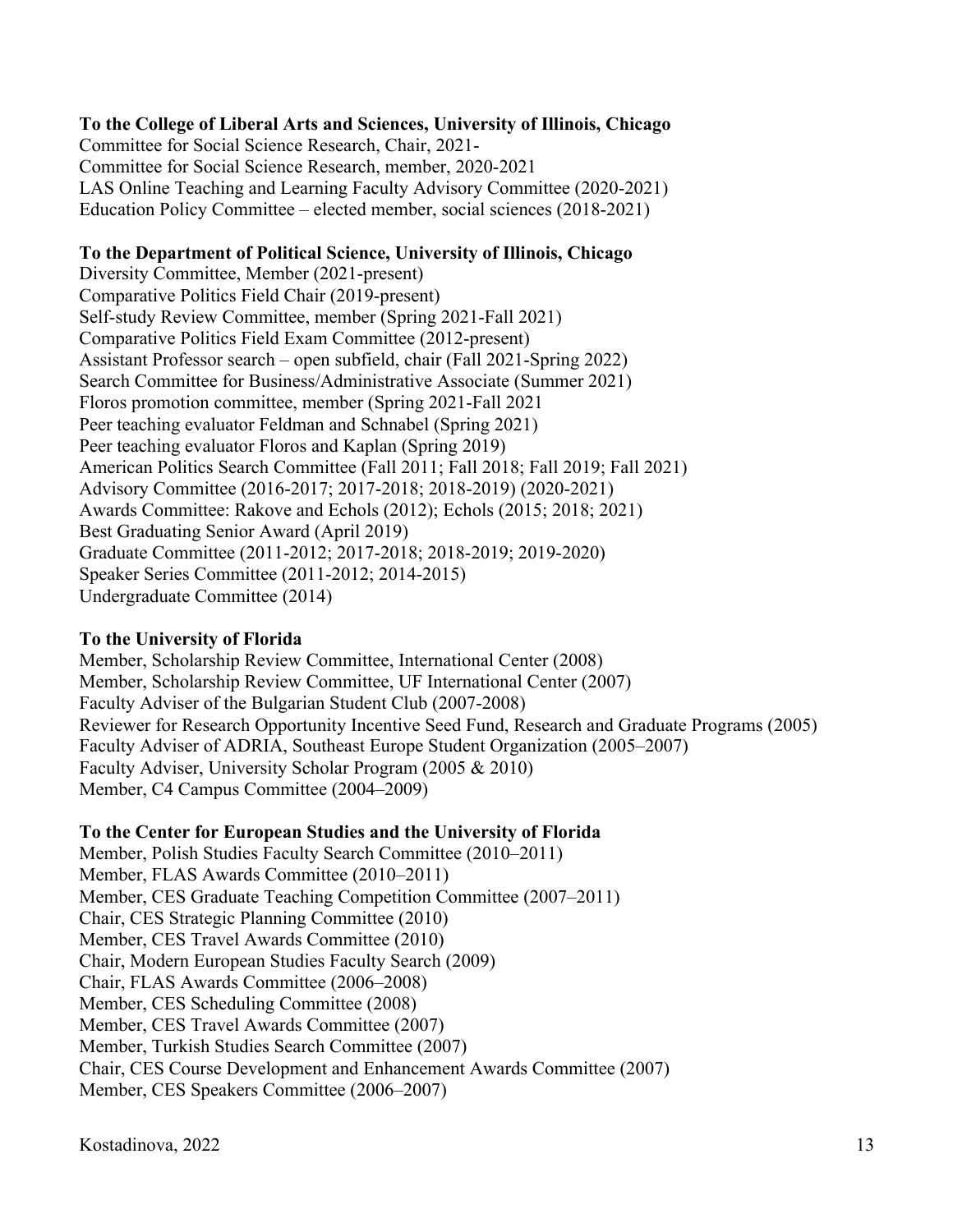Member, CES Social Science Bread and Butter Course Committee (2006) Member, CES Scheduling Committee (2006) Member, CES By-laws Committee (2006) Member, CES Travel Awards Committee (2006) Chair, CES Course Development and Enhancement Awards Committee (2006)

#### **To the community**

Judge, Eurochallenge High School Competition, March 23, 2018; Illini Center, Chicago, IL Advisory Board member Rose K. Goedert Early Childhood Education Center, Dominican University, River Forest, IL, AY 2014–15 and AY 2016–17 Managing Board Member, American Research Center in Sofia, 2008-2010

## **COMMUNITY LECTURES, OUTREACH AND SPEAKING ENGAGEMENTS**

"Russia's war against Ukraine: European responses" at *InfraGard Chicago Members Alliance Quarter 2 Member Meeting*, May 19, 2022.

"Putin's War: Ukraine, Russia and the "West" at *UIC Alumni Exchange*, March 29, 2022.

- "European Economic Integration: brief history and implications" at the Annual Teacher Workshop *What is the Euro*, Rotary Club and Kiwanis Club Meetings, Gainesville, FL (2008–2010)
- "Economic Integration, the Euro and Trade with the World" at *Everything You Always Wanted to Know About the European Union and You Are Not Afraid to Ask Series*, Oak Hammock's Institute of Learning in Retirement, Gainesville, FL (January 24, 2008)
- "Economics of the European Union" at *Understanding and Teaching the European Union*, A Summer Workshop for Secondary School Educators, Tampa, FL (June 15, 2007)
- "Regional Trade Agreement and Opportunities in Europe" at the *Florida International Business Summit*, Jacksonville, FL (February 2007)
- Interview with Columbia University's WKCR 89.9 "Bulgaria and Romania's Accession to the European Union" (January 4, 2007)
- "Wearable Art and More: Traditional Artifacts from Eastern Europe" at the CES co-sponsored *Global Education Teacher Workshop*, Gainesville, FL (December 7, 2006)
- Cultural consultant for UF's Engineers Without Borders project "Solid Waste Management and Environmental Education Development" in Kratovo, Republic of Macedonia; conducted an evening workshop on Macedonia for the project participants, Gainesville, FL (January 12, 2006)
- "Living, Working and Studying in United Europe" at the *International Business Society 3rd Annual Speaker Series*, Gainesville, FL (November 29–30, 2005)
- "Issues Facing the European Union" lecture for CPO 4042 Advanced Industrial Societies, Gainesville, FL (November 21, 2005)
- "The European Union and Florida" at the CES-sponsored Workshop on *Europe and the CE Mark –A Marketing Strategy*, Jacksonville, FL (June 14, 2005)
- "Living in the European Union" at the *Teaching about the European Union* workshop for K-12 teachers, Gainesville, FL (June 13, 2005)
- "EU Enlargement: From 15 to 25 and Beyond" at the CES-sponsored *Short Course on the European Union*, in cooperation with the Institute for Learning in Retirement, Gainesville, FL (February 1, 2005)

"Mars, Venus or Mercury? US and EU: Partners in Prosperity" at the CES co-sponsored *Global and Transnational Teacher Workshop on Global Trade*, Gainesville, FL (November 2, 2004)

"Minorities in Bulgaria" lecture for SYA 4930 European Nationalism; Gainesville, FL (October 6, 2004)